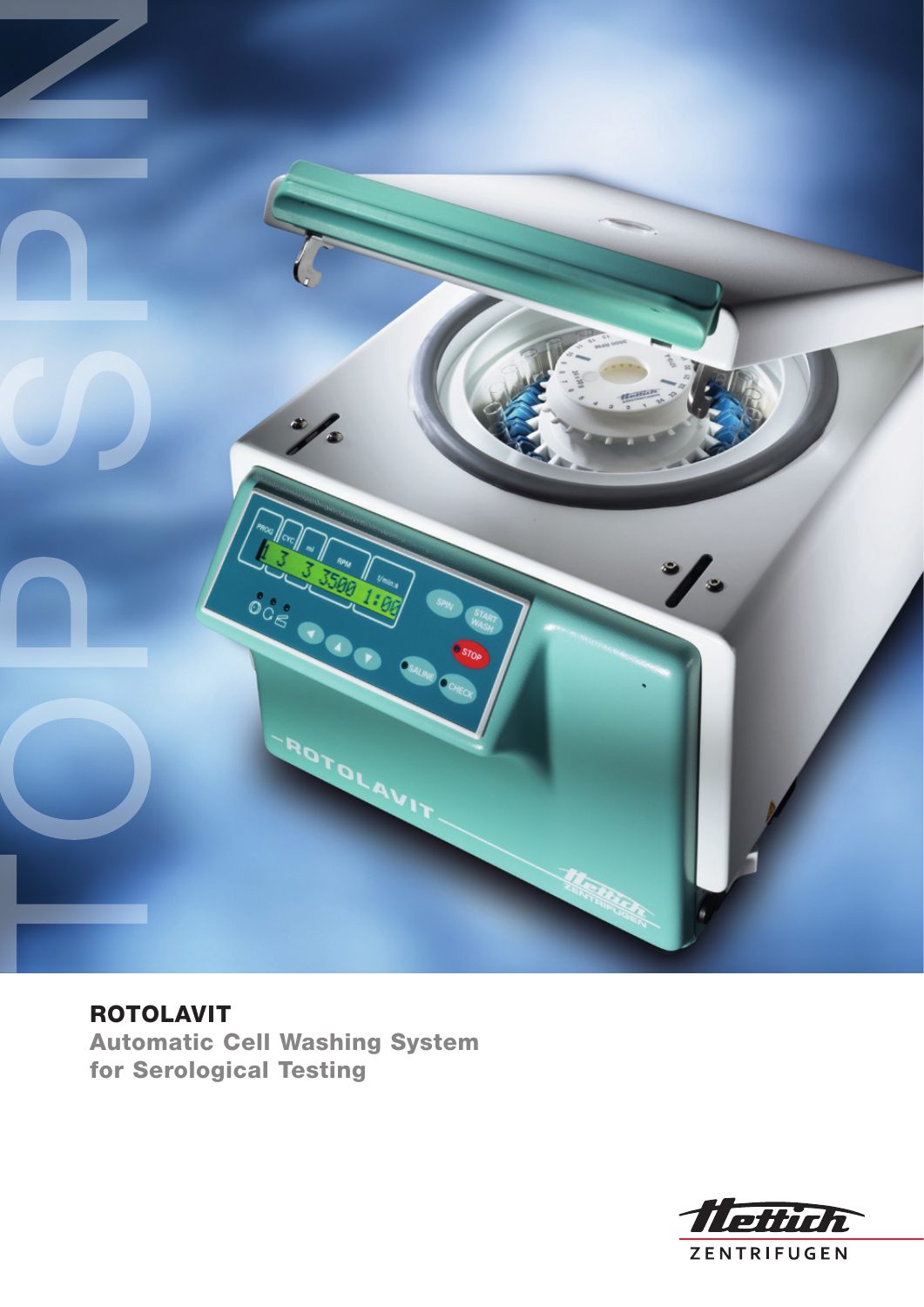# ROTOLAVIT

In blood banks and transfusion centres, it is routine practice to test the compatibility between donor and recipient prior to every blood transfusion.

The ROTOLAVIT cell washing system is ideal for this vital application.

The washing process is carried out automatically. The appropriate quantity of saline solution is filled equally into 12 or 24 tubes, depending on the rotor, and mixed with a previously pipetted drop of blood. It is then centrifuged and the supernatant is decanted. The washing cycle is repeated several times and the anti-human globulin (Coombs) serum is then added manually, in order to assess possible agglutination following the final centrifugation.



#### areas of application



- Cross-matching
- Antibody search and differentiation

#### **TECHNOLOGY**

- Microprocessor control
- Frequency drive
- 5 programmable memories
- Max. RCF 1,438 (3,500 min-1)

## user-friendliness

- Effortless cleaning
- Easy rotor changing
- A visual and acoustic signal warns when the saline solution container is empty
- One-handed lid closing

## **SAFETY**

- Lid locking and holding
- Lid dropping protection
- Emergency lid lock release
- Metal housing
- Imbalance switch-off
- Motor cut-off at standstill

#### **rotor, 12-place**



**Cat. No. 1017-A**

**rotor, 24-place**



**Cat. No. 1018-A**

Either for standard tubes 10 x 75 mm or 12 x 75 mm.

Cat. No. for 12 x 75 mm tubes: **0553**.

The use of 10 x 75 mm tubes requires adapters No. **1019**.

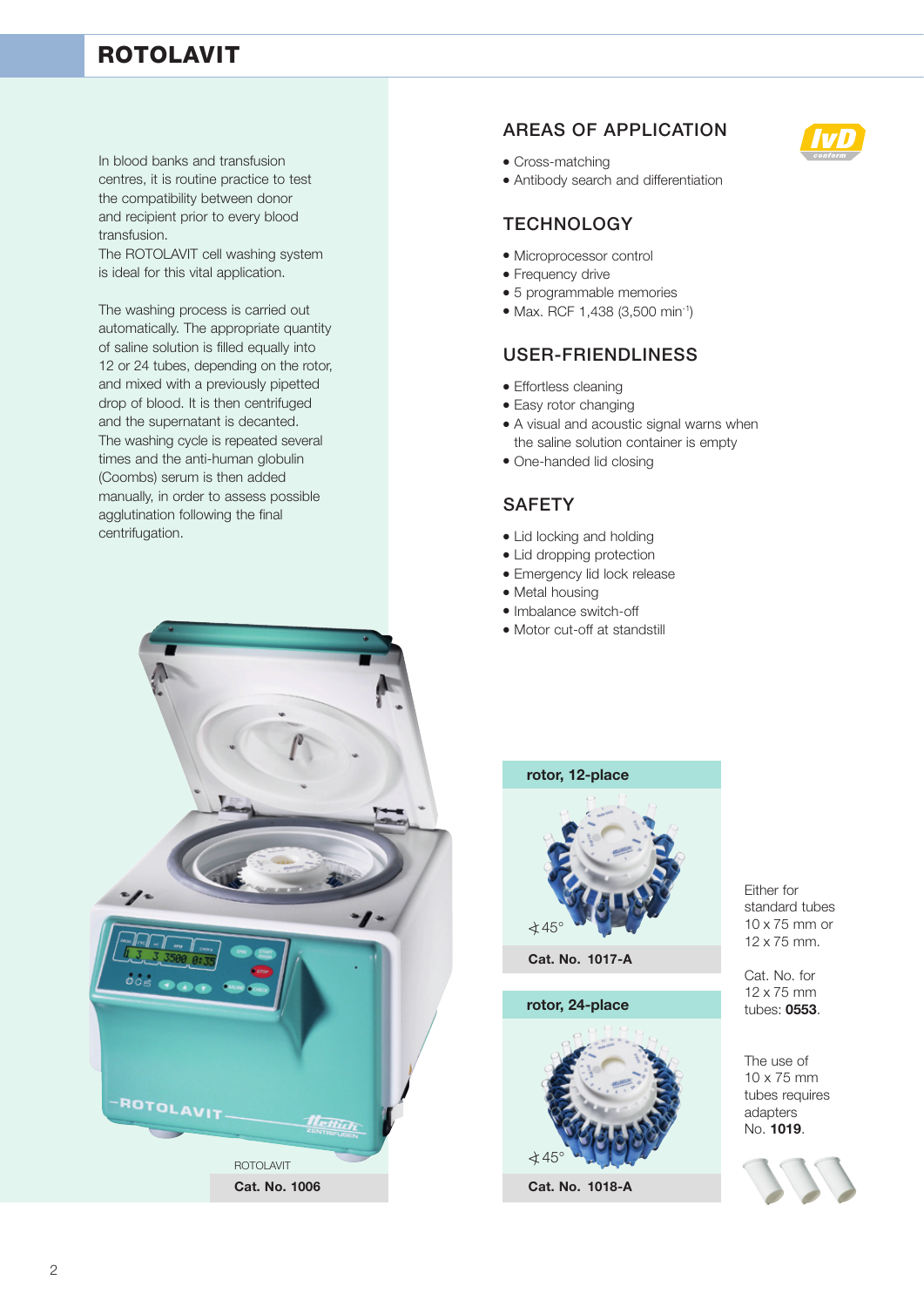### **OPERATION AND CONTROL**

The washing process is repeated automatically, allowing up to 9 sequenced washing cycles to be programmed freely.

A washing cycle includes the following steps:

- 1. Filling the saline solution
- 2. Centrifuging at (usually) 3,500 min-1
- 3. Decanting the supernatant
- 4. Resuspending the sediment (between cycles only)

# DIGITAL DISPLAY AND CONTROL PANEL

**DISPLAY** 

| PROG              | Program number.                           |
|-------------------|-------------------------------------------|
|                   | Five programmable memories                |
|                   | are available.                            |
| CYC               | Washing cycles.                           |
|                   | A maximum of nine washing cycles          |
|                   | can be entered.                           |
| ml                | Volume of saline solution                 |
|                   | per tube (max. 5 ml).                     |
| <b>RPM</b>        | Speed indication.                         |
|                   | Entry in increments of 10.                |
| $t/min$ :s        | Centrifugation time (max. 9 min: 59 sec). |
|                   |                                           |
| An LED lights up: | in the event of imbalance,<br>(( • ))     |
|                   | as long as the rotor is rotating,         |

when the lid can be opened on completion of the program.





|                      | Guides the user through the menu options.                                                                                       |
|----------------------|---------------------------------------------------------------------------------------------------------------------------------|
|                      | Increases the relevant value.                                                                                                   |
|                      | Decreases the relevant value.                                                                                                   |
| <b>START</b><br>WASH | Starts washing, the production<br>of a suspension or the cleaning<br>program.                                                   |
| <b>SPIN</b>          | Starts additional centrifugations,<br>e.g. Coombs centrifugation.                                                               |
| <b>STOP</b>          | Stops centrifugation or washing manually.                                                                                       |
| <b>SALINE</b>        | $\cdot$ Activates the fill volume calibrator.<br>$\cdot$ Charges the system with washing<br>liquid during the cleaning program. |
| <b>CHECK</b>         | Checks the volume of saline solution<br>per washing cycle.                                                                      |